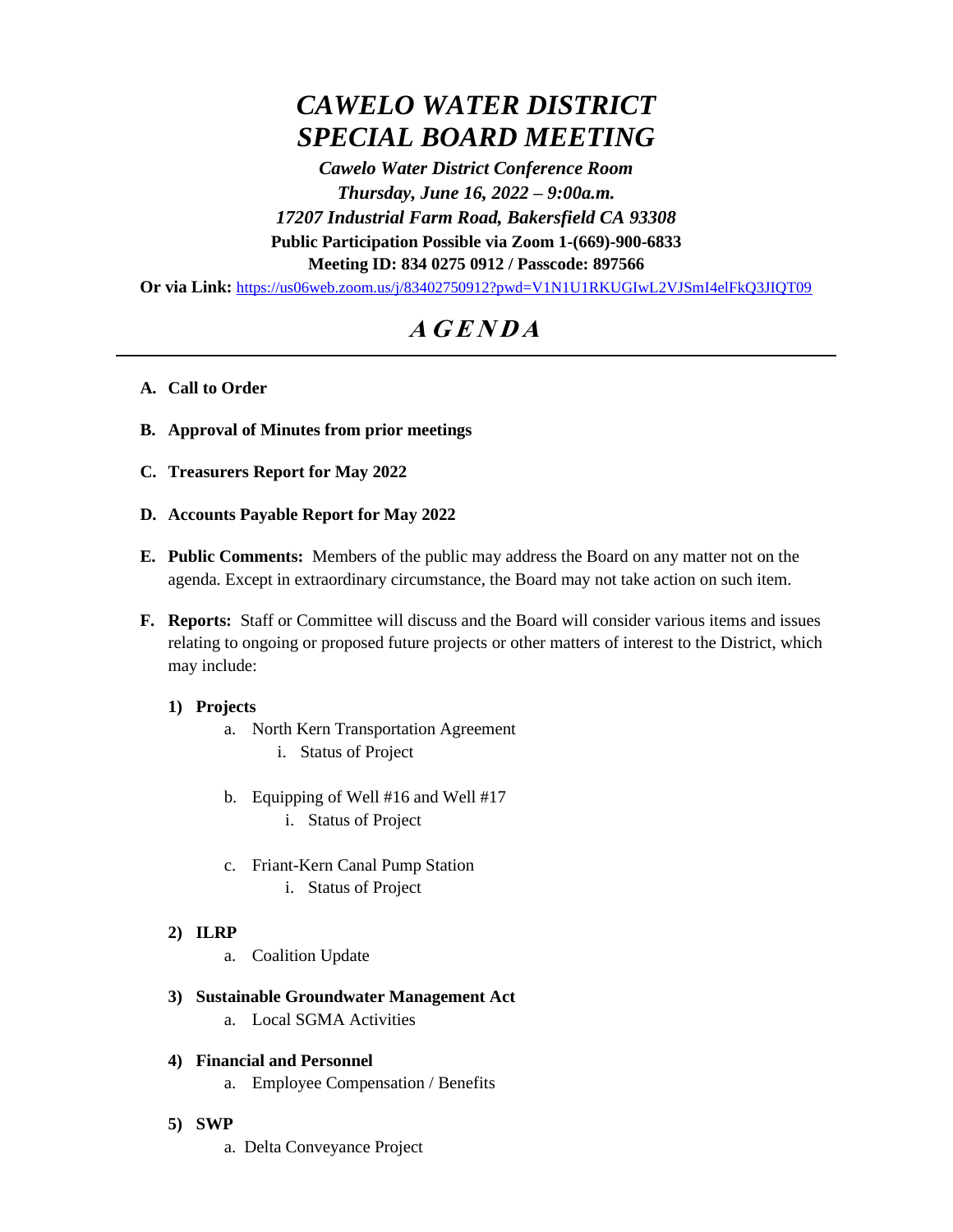- b. KCWA and Related SWP Matters
- **G. Attorney's Report:** Legal Counsel will discuss and the Board will consider items and issues of legal interest to the District, which may include the following:

#### **1) Attorney Fee Schedule – effective July 1, 2022**

**H. Engineer's Report:** District's Engineer will discuss and the Board will consider items and issues of engineering interest to the District, which may include the following:

#### **1) USBR WaterSMART - Drought Resiliency Projects FY2023 Grant Application**

- **I. Manager's Report:** District Manager will discuss and the Board will consider items and issues relating to the general ongoing and future operations of the District, which may include the following:
	- **1) Water Deliveries / Supplies**
	- **2) System Maintenance**
	- **3) Solar Project Update**
- **J. Closed Session**
	- **1) To confer with legal counsel regarding existing/potential litigation under authority of Government Code Section 54956.9 (a) California Department Of Water Resources v All Persons Interested, Sac. Sup. Ct. No. 34-2020-00283112; Rosedale-Rio Bravo Water Storage District v KCWA, KCSC BCV-21-100418; (d)(2)(3) (one matter) and (d)(4) (two matters):**
	- **2) Conference with real property negotiators and/or properties under authority of Government Code Section 54956.8**

| a. Property: | <b>City water</b>                                 |                                                |
|--------------|---------------------------------------------------|------------------------------------------------|
|              | <b>District Negotiator:</b>                       | David Ansolabehere                             |
|              | <b>Negotiating with:</b>                          | <b>City of Bakersfield</b>                     |
| b. Property: | North Kern canal usage                            |                                                |
|              | <b>District Negotiator:</b>                       | David Ansolabehere                             |
|              | <b>Negotiating with:</b>                          | North Kern WSD                                 |
| c. Property: | <b>Miscellaneous water supplies</b>               |                                                |
|              |                                                   | <b>District Negotiator:</b> David Ansolabehere |
|              | <b>Negotiating with:</b>                          | <b>Potential sellers</b>                       |
| d. Property: | <b>Real Property Purposes; Storage/Well Sites</b> |                                                |
|              | <b>District Negotiator:</b>                       | <b>David Ansolabehere/Mark Smith</b>           |
|              | <b>Negotiating with:</b>                          | <b>Potential sellers</b>                       |